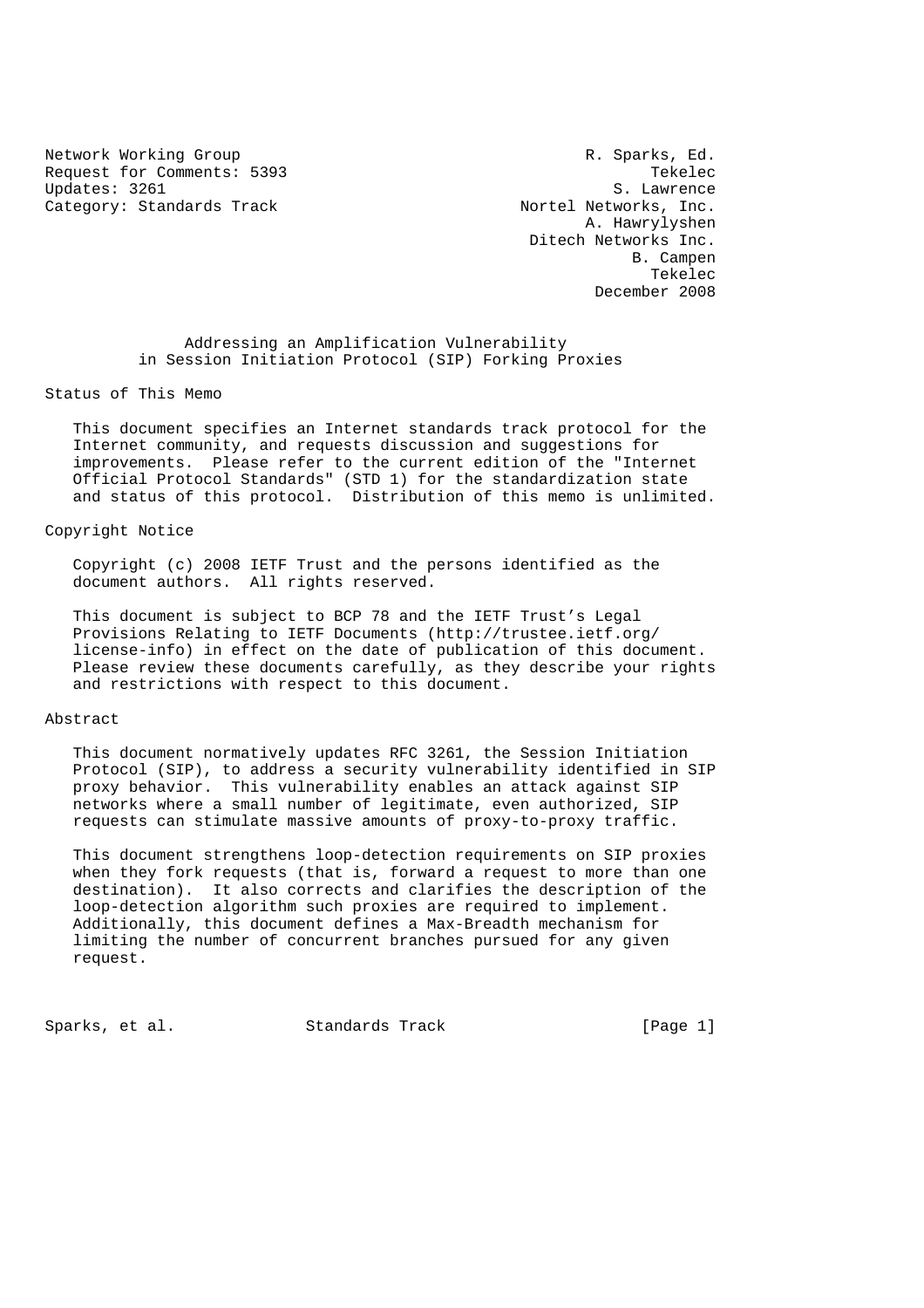# Table of Contents

|    | 3. Vulnerability: Leveraging Forking to Flood a Network 3                             |  |  |
|----|---------------------------------------------------------------------------------------|--|--|
| 4. |                                                                                       |  |  |
|    | 4.1. Strengthening the Requirement to Perform Loop Detection  7                       |  |  |
|    | 4.2. Correcting and Clarifying the RFC 3261                                           |  |  |
|    |                                                                                       |  |  |
|    |                                                                                       |  |  |
|    |                                                                                       |  |  |
|    | 4.2.3. Impact of Loop Detection on Overall Network                                    |  |  |
|    |                                                                                       |  |  |
|    |                                                                                       |  |  |
|    |                                                                                       |  |  |
|    |                                                                                       |  |  |
|    |                                                                                       |  |  |
|    |                                                                                       |  |  |
|    | 5.3.1. Max-Breadth Header Field 12                                                    |  |  |
|    |                                                                                       |  |  |
|    |                                                                                       |  |  |
|    |                                                                                       |  |  |
|    | $5.3.3.1$ . Reusing Max-Breadth 14                                                    |  |  |
|    |                                                                                       |  |  |
|    |                                                                                       |  |  |
|    |                                                                                       |  |  |
|    | 5.4.1. Treatment of CANCEL 14                                                         |  |  |
|    | 5.4.2. Reclamation of Max-Breadth on 2xx Responses 14                                 |  |  |
|    | $5.4.3.$ Max-Breadth and Automaton UAs $\ldots \ldots \ldots \ldots \ldots \ldots 14$ |  |  |
|    | 5.5. Parallel and Sequential Forking 15                                               |  |  |
|    | 5.6. Max-Breadth Split Weight Selection 15                                            |  |  |
|    | 5.7. Max-Breadth's Effect on Forking-Based                                            |  |  |
|    |                                                                                       |  |  |
|    | 5.8. Max-Breadth Header Field ABNF Definition 16                                      |  |  |
|    |                                                                                       |  |  |
|    |                                                                                       |  |  |
|    | 6.2. 440 Max-Breadth Exceeded Response 16                                             |  |  |
|    |                                                                                       |  |  |
|    | 7.1. Alternate Solutions That Were Considered and Rejected 17                         |  |  |
|    |                                                                                       |  |  |
|    |                                                                                       |  |  |
|    |                                                                                       |  |  |
|    |                                                                                       |  |  |

Sparks, et al. Standards Track (Page 2)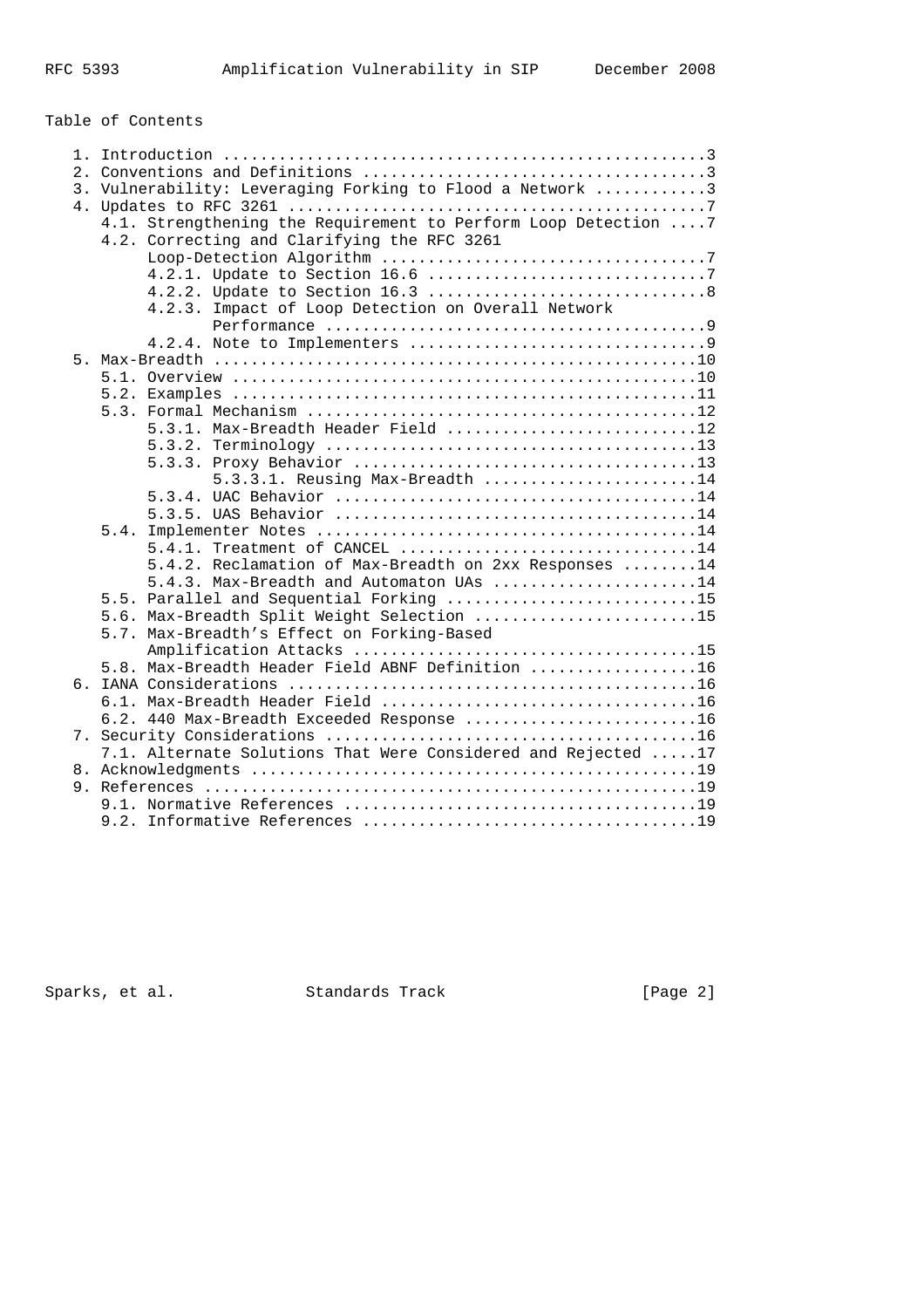# 1. Introduction

 Interoperability testing uncovered a vulnerability in the behavior of forking SIP proxies as defined in [RFC3261]. This vulnerability can be leveraged to cause a small number of valid SIP requests to generate an extremely large number of proxy-to-proxy messages. A version of this attack demonstrates fewer than ten messages stimulating potentially 2^71 messages.

 This document specifies normative changes to the SIP protocol to address this vulnerability. According to this update, when a SIP proxy forks a request to more than one destination, it is required to ensure it is not participating in a request loop.

 This normative update alone is insufficient to protect against crafted variations of the attack described here involving multiple Addresses of Record (AORs). To further address the vulnerability, this document defines the Max-Breadth mechanism to limit the total number of concurrent branches caused by a forked SIP request. The mechanism only limits concurrency. It does not limit the total number of branches a request can traverse over its lifetime.

 The mechanisms in this update will protect against variations of the attack described here that use a small number of resources, including most unintentional self-inflicted variations that occur through accidental misconfiguration. However, an attacker with access to a sufficient number of distinct resources will still be able to stimulate a very large number of messages. The number of concurrent messages will be limited by the Max-Breadth mechanism, so the entire set will be spread out over a long period of time, giving operators better opportunity to detect the attack and take corrective measures outside the protocol. Future protocol work is needed to prevent this form of the attack.

#### 2. Conventions and Definitions

 The key words "MUST", "MUST NOT", "REQUIRED", "SHALL", "SHALL NOT", "SHOULD", "SHOULD NOT", "RECOMMENDED", "MAY", and "OPTIONAL" in this document are to be interpreted as described in RFC 2119 [RFC2119].

3. Vulnerability: Leveraging Forking to Flood a Network

 This section describes setting up an attack with a simplifying assumption: that two accounts on each of two different RFC 3261 compliant proxy/registrar servers that do not perform loop detection are available to an attacker. This assumption is not necessary for the attack but makes representing the scenario simpler. The same attack can be realized with a single account on a single server.

Sparks, et al. Standards Track [Page 3]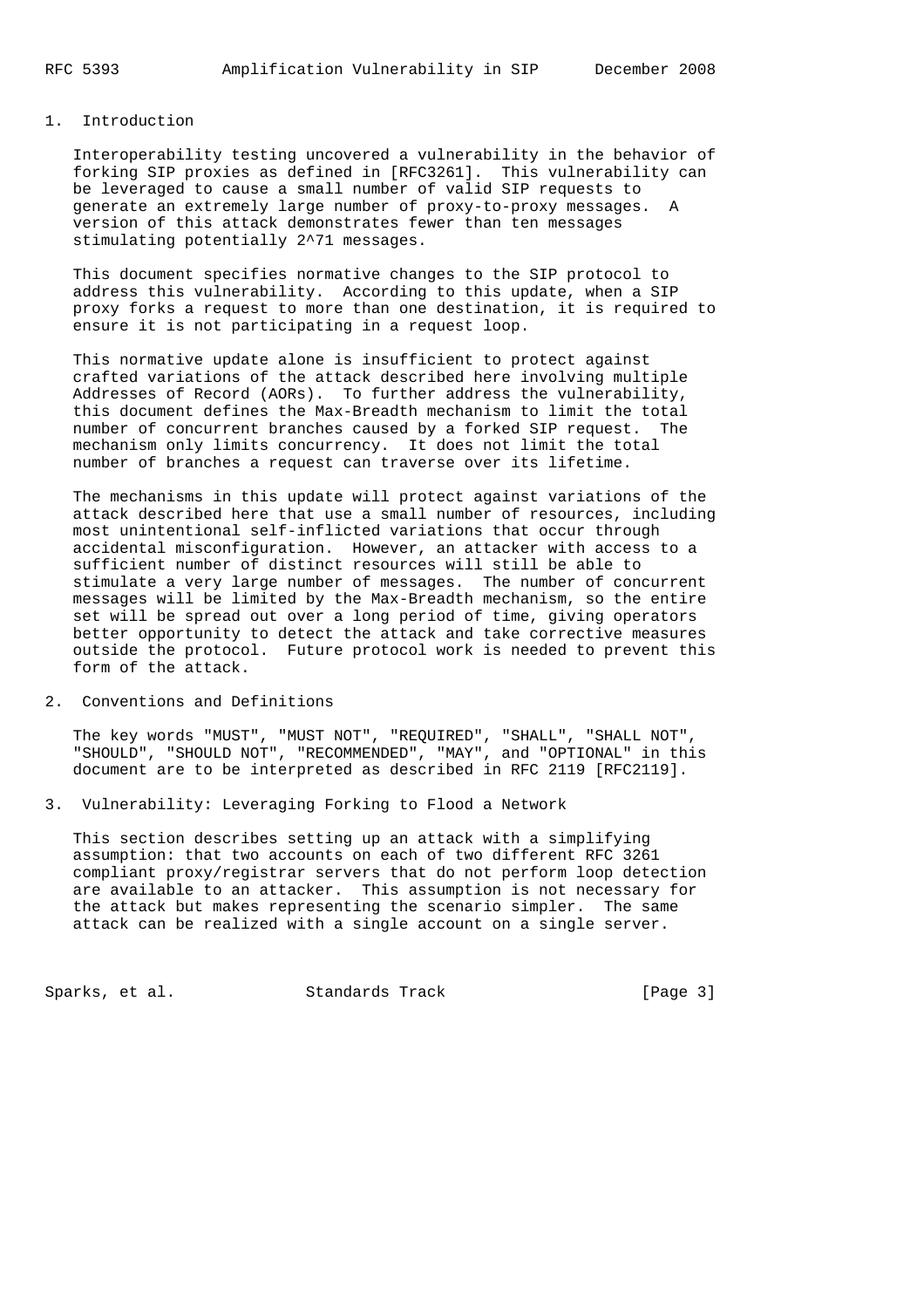Consider two proxy/registrar services, P1 and P2, and four Addresses of Record, a@P1, b@P1, a@P2, and b@P2. Using normal REGISTER requests, establish bindings to these AORs as follows (non-essential details elided):

> REGISTER sip:P1 SIP/2.0 To: <sip:a@P1> Contact: <sip:a@P2>, <sip:b@P2> REGISTER sip:P1 SIP/2.0 To: <sip:b@P1> Contact: <sip:a@P2>, <sip:b@P2> REGISTER sip:P2 SIP/2.0 To: <sip:a@P2> Contact: <sip:a@P1>, <sip:b@P1>

> REGISTER sip:P2 SIP/2.0 To: <sip:b@P2> Contact: <sip:a@P1>, <sip:b@P1>

 With these bindings in place, introduce an INVITE request to any of the four AORs, say a@P1. This request will fork to two requests handled by P2, which will fork to four requests handled by P1, which will fork to eight messages handled by P2, and so on. This message flow is represented in Figure 1.





Sparks, et al. Standards Track [Page 4]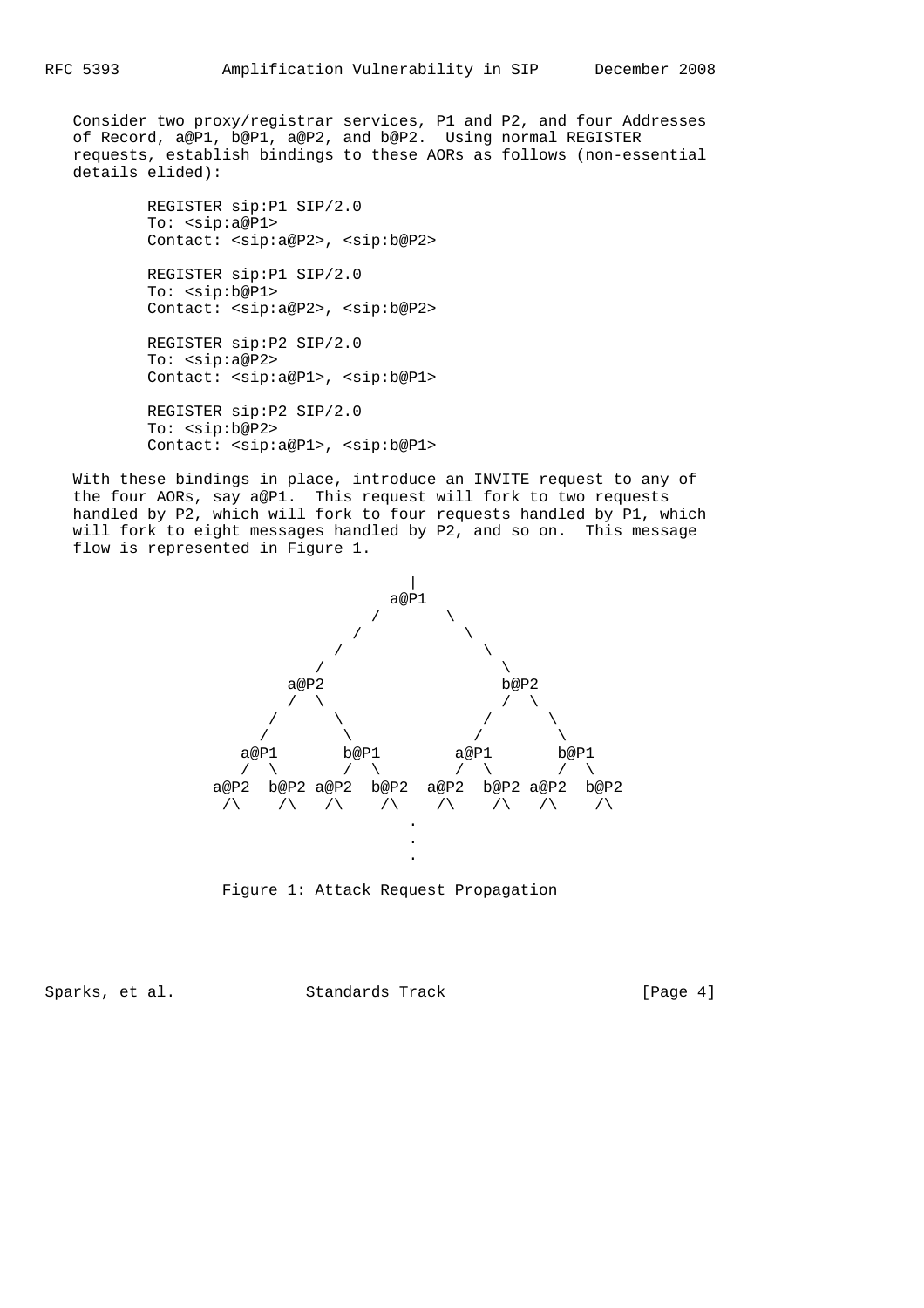Requests will continue to propagate down this tree until Max-Forwards reaches zero. If the endpoint and two proxies involved follow RFC 3261 recommendations, the tree will be 70 rows deep, representing 2^71-1 requests. The actual number of messages may be much larger if the time to process the entire tree's worth of requests is longer than Timer C at either proxy. In this case, a storm of 408 responses and/or a storm of CANCEL requests will also be propagating through the tree along with the INVITE requests. Remember that there are only two proxies involved in this scenario - each having to hold the state for all the transactions it sees (at least 2^70 simultaneously active transactions near the end of the scenario).

 The attack can be simplified to one account at one server if the service can be convinced that contacts with varying attributes (parameters, schemes, embedded headers) are sufficiently distinct, and these parameters are not used as part of AOR comparisons when forwarding a new request. Since RFC 3261 mandates that all URI parameters must be removed from a URI before looking it up in a location service and that the URIs from the Contact header field are compared using URI equality, the following registration should be sufficient to set up this attack using a single REGISTER request to a single account:

 REGISTER sip:P1 SIP/2.0 To: <sip:a@P1> Contact: <sip:a@P1;unknown-param=whack>,<sip:a@P1;unknown-param=thud>

 This attack was realized in practice during one of the SIP Interoperability Test (SIPit) sessions. The scenario was extended to include more than two proxies, and the participating proxies all limited Max-Forwards to be no larger than 20. After a handful of messages to construct the attack, the participating proxies began bombarding each other. Extrapolating from the several hours the experiment was allowed to run, the scenario would have completed in just under 10 days. Had the proxies used the RFC 3261 recommended Max-Forwards value of 70, and assuming they performed linearly as the state they held increased, it would have taken 3 trillion years to complete the processing of the single INVITE request that initiated the attack. It is interesting to note that a few proxies rebooted during the scenario and rejoined in the attack when they restarted (as long as they maintained registration state across reboots). This points out that if this attack were launched on the Internet at large, it might require coordination among all the affected elements to stop it.

 Loop detection, as specified in this document, at any of the proxies in the scenarios described so far would have stopped the attack immediately. (If all the proxies involved implemented this loop

Sparks, et al. Standards Track [Page 5]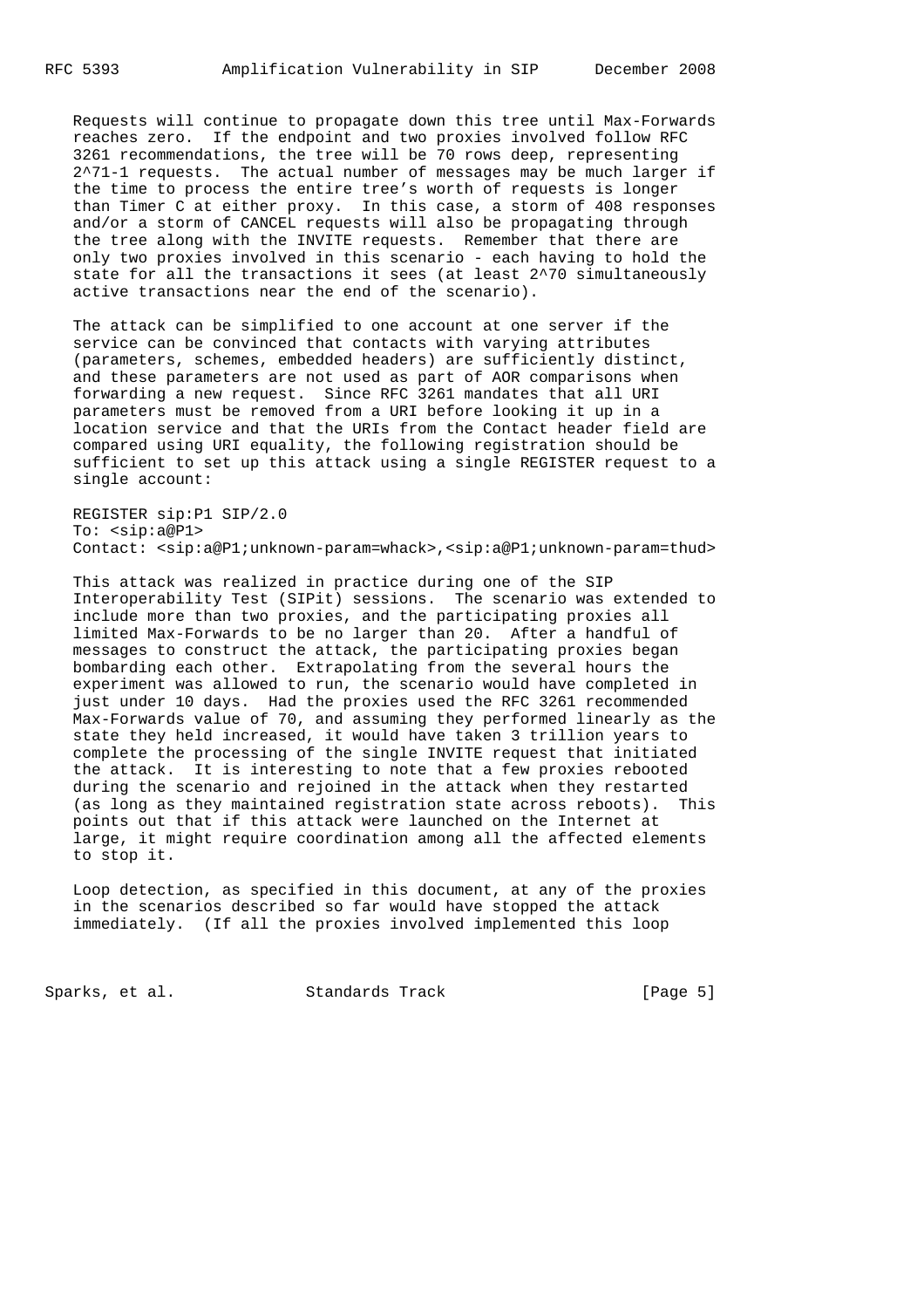detection, the total number of stimulated messages in the first scenario described would be reduced to 14; in the variation involving one server, the number of stimulated messages would be reduced to 10.) However, there is a variant of the attack that uses multiple AORs where loop detection alone is insufficient protection. In this variation, each participating AOR forks to all the other participating AORs. For small numbers of participating AORs (10, for example), paths through the resulting tree will not loop until very large numbers of messages have been generated. Acquiring a sufficient number of AORs to launch such an attack on networks currently available is quite feasible.

 In this scenario, requests will often take many hops to complete a loop, and there are a very large number of different loops that will occur during the attack. In fact, if N is the number of participating AORs, and provided N is less than or equal to Max- Forwards, the amount of traffic generated by the attack is greater than N!, even if all proxies involved are performing loop detection.

 Suppose we have a set of N AORs, all of which are set up to fork to the entire set. For clarity, assume AOR 1 is where the attack begins. Every permutation of the remaining N-1 AORs will play out, defining (N-1)! distinct paths, without repeating any AOR. Then, each of these paths will fork N ways one last time, and a loop will be detected on each of these branches. These final branches alone total N! requests  $((N-1))$ ! paths, with N forks at the end of each path).

| Ν  | Requests_ |
|----|-----------|
| 1  |           |
| 2  | 4         |
| 3  | 15        |
| 4  | 64        |
| 5  | 325       |
| 6  | 1956      |
| 7  | 13699     |
| 8  | 109600    |
| 9  | 986409    |
| 10 | 9864100   |

# Forwarded Requests vs. Number of Participating AORs

 In a network where all proxies are performing loop detection, an attacker is still afforded rapidly increasing returns on the number of AORs they are able to leverage. The Max-Breadth mechanism defined in this document is designed to limit the effectiveness of this variation of the attack.

Sparks, et al. Standards Track [Page 6]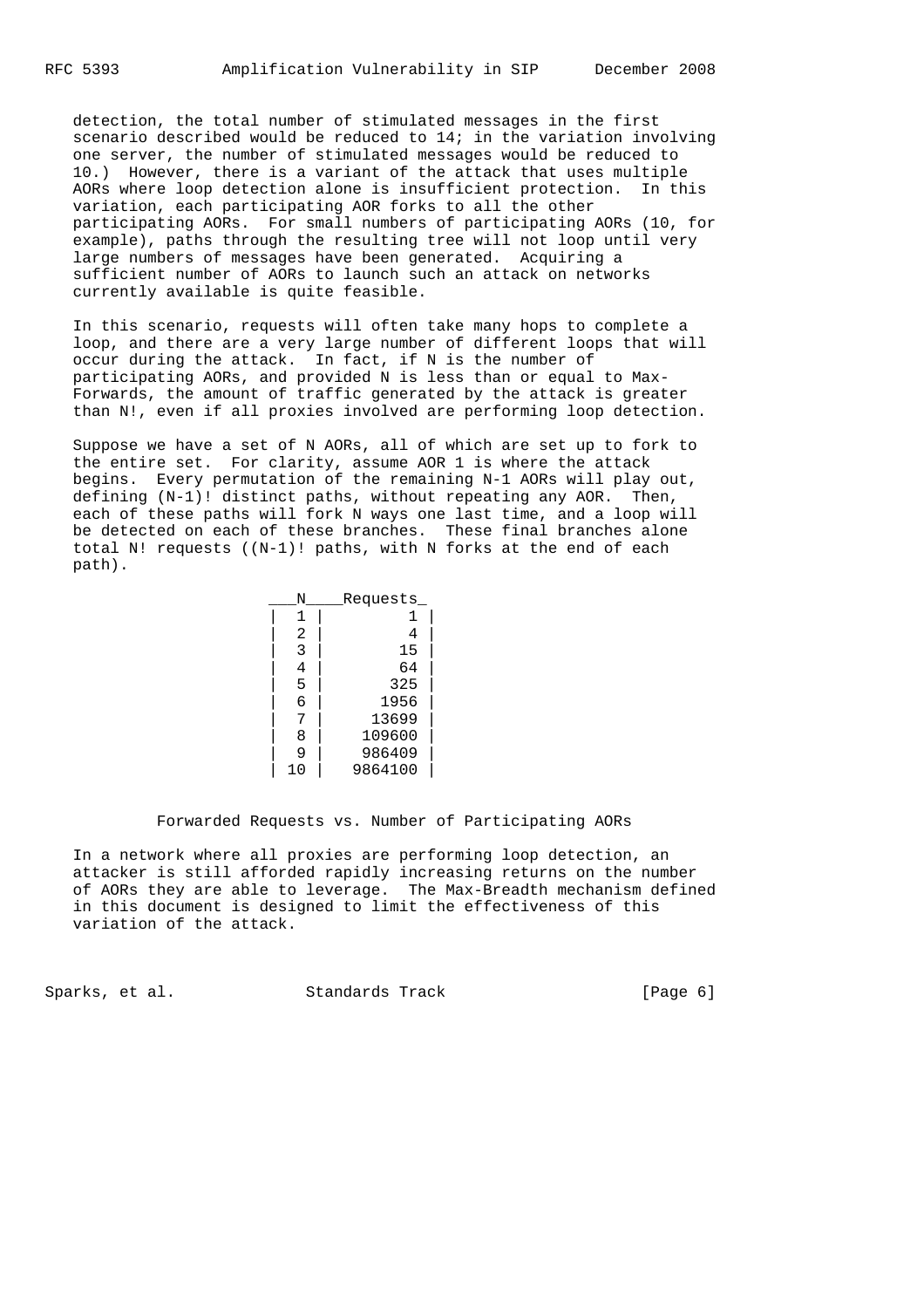In all of the scenarios, it is important to notice that at each forking proxy, an additional branch could be added pointing to a single victim (that might not even be a SIP-aware element), resulting in a massive amount of traffic being directed towards the victim from potentially as many sources as there are AORs participating in the attack.

# 4. Updates to RFC 3261

4.1. Strengthening the Requirement to Perform Loop Detection

 The following requirements mitigate the risk of a proxy falling victim to the attack described in this document.

 When a SIP proxy forks a particular request to more than one location, it MUST ensure that request is not looping through this proxy. It is RECOMMENDED that proxies meet this requirement by performing the loop-detection steps defined in this document.

 The requirement to use this document's refinement of the loop detection algorithm from RFC 3261 is set at should-strength to allow for future Standards-Track mechanisms that will allow a proxy to determine it is not looping. For example, a proxy forking to destinations established using the sip-outbound mechanism [OUTBOUND] would know those branches will not loop.

 A SIP proxy forwarding a request to only one location MAY perform loop detection but is not required to. When forwarding to only one location, the amplification risk being exploited is not present, and the Max-Forwards mechanism will protect the network to the extent it was designed (always keep in mind the constant multiplier due to exhausting Max-Forwards while not forking). A proxy is not required to perform loop detection when forwarding a request to a single location even if it happened to have previously forked that request (and performed loop detection) in its progression through the network.

4.2. Correcting and Clarifying the RFC 3261 Loop-Detection Algorithm

4.2.1. Update to Section 16.6

 This section replaces all of item 8 in Section 16.6 of RFC 3261 (item 8 begins on page 105 and ends on page 106 of RFC 3261).

Sparks, et al. Standards Track [Page 7]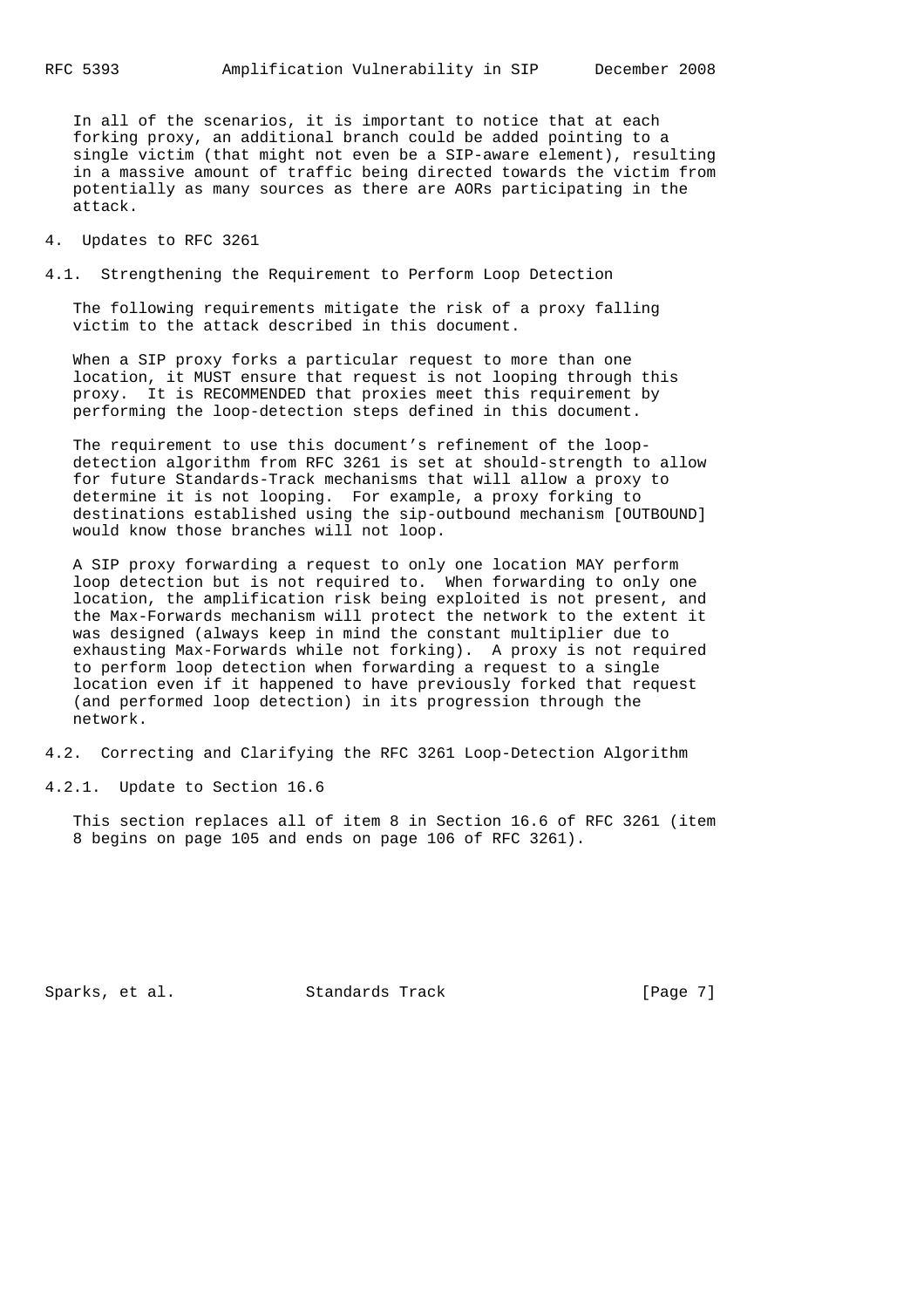# 8. Add a Via Header Field Value

 The proxy MUST insert a Via header field value into the copy before the existing Via header field values. The construction of this value follows the same guidelines of Section 8.1.1.7. This implies that the proxy will compute its own branch parameter, which will be globally unique for that branch, and will contain the requisite magic cookie. Note that following only the guidelines in Section 8.1.1.7 will result in a branch parameter that will be different for different instances of a spiraled or looped request through a proxy.

 Proxies required to perform loop detection by RFC 5393 have an additional constraint on the value they place in the Via header field. Such proxies SHOULD create a branch value separable into two parts in any implementation-dependent way.

 The remainder of this section's description assumes the existence of these two parts. If a proxy chooses to employ some other mechanism, it is the implementer's responsibility to verify that the detection properties defined by the requirements placed on these two parts are achieved.

 The first part of the branch value MUST satisfy the constraints of Section 8.1.1.7. The second part is used to perform loop detection and distinguish loops from spirals.

 This second part MUST vary with any field used by the location service logic in determining where to retarget or forward this request. This is necessary to distinguish looped requests from spirals by allowing the proxy to recognize if none of the values affecting the processing of the request have changed. Hence, the second part MUST depend at least on the received Request-URI and any Route header field values used when processing the received request. Implementers need to take care to include all fields used by the location service logic in that particular implementation.

 This second part MUST NOT vary with the request method. CANCEL and non-200 ACK requests MUST have the same branch parameter value as the corresponding request they cancel or acknowledge. This branch parameter value is used in correlating those requests at the server handling them (see Sections 17.2.3 and 9.2).

4.2.2. Update to Section 16.3

 This section replaces all of item 4 in Section 16.3 of RFC 3261 (item 4 appears on page 95 of RFC 3261).

Sparks, et al. Standards Track [Page 8]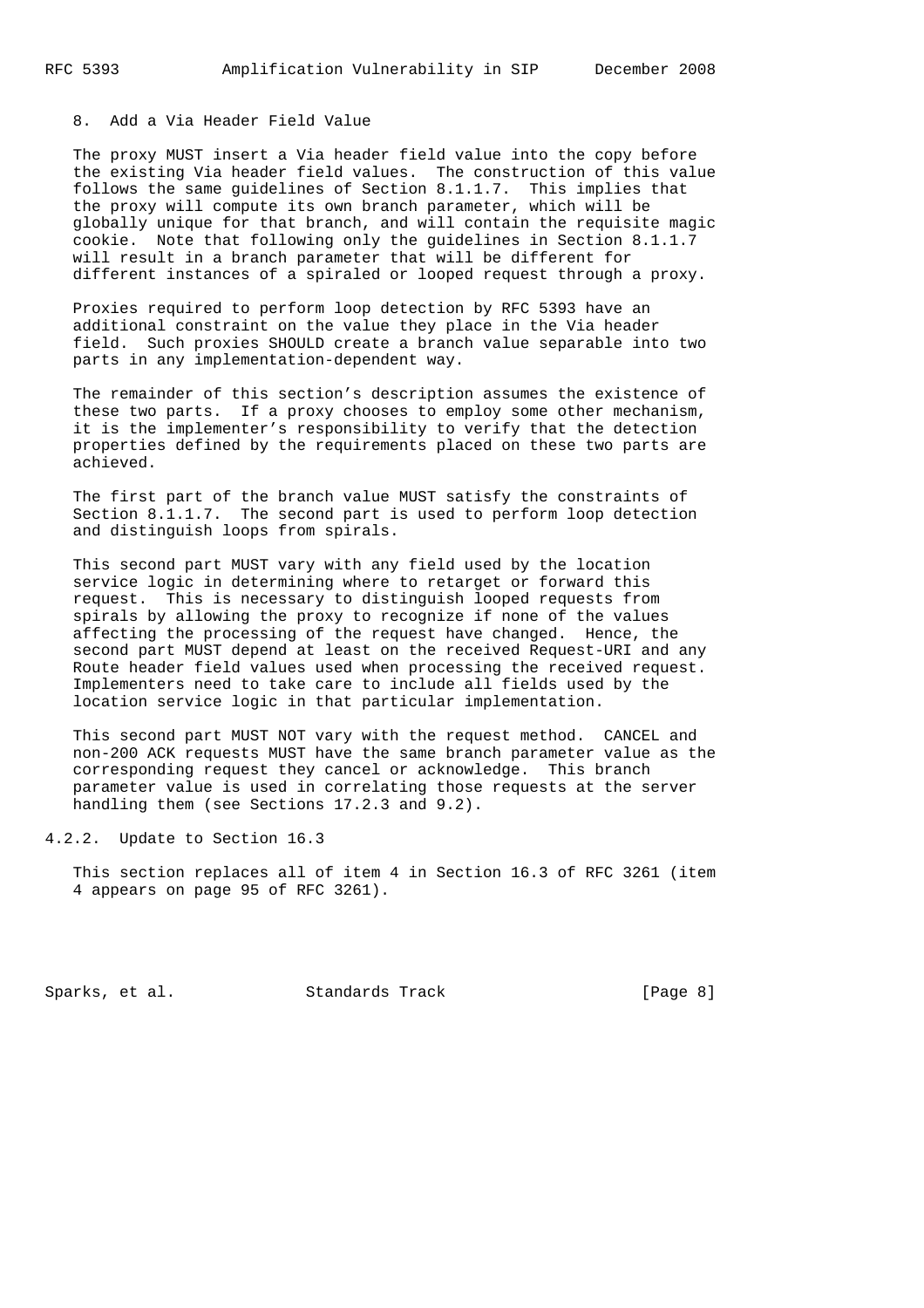# 4. Loop-Detection Check

 Proxies required to perform loop detection by RFC 5393 MUST perform the following loop-detection test before forwarding a request. Each Via header field value in the request whose sent-by value matches a value placed into previous requests by this proxy MUST be inspected for the "second part" defined in Section 4.2.1 of RFC 5393. This second part will not be present if the message was not forked when that Via header field value was added. If the second field is present, the proxy MUST perform the second-part calculation described in Section 4.2.1 of RFC 5393 on this request and compare the result to the value from the Via header field. If these values are equal, the request has looped and the proxy MUST reject the request with a 482 (Loop Detected) response. If the values differ, the request is spiraling and processing continues to the next step.

## 4.2.3. Impact of Loop Detection on Overall Network Performance

 These requirements and the recommendation to use the loop-detection mechanisms in this document make the favorable trade of exponential message growth for work that is, at worst, order n^2 as a message crosses n proxies. Specifically, this work is order m\*n where m is the number of proxies in the path that fork the request to more than one location. In practice, m is expected to be small.

 The loop-detection algorithm expressed in this document requires a proxy to inspect each Via element in a received request. In the worst case, where a message crosses N proxies, each of which loop detect, proxy k does k inspections, and the overall number of inspections spread across the proxies handling this request is the sum of  $k$  from  $k=1$  to  $k=N$  which is  $N(N+1)/2$ .

# 4.2.4. Note to Implementers

 A common way to create the second part of the branch parameter value when forking a request is to compute a hash over the concatenation of the Request-URI, any Route header field values used during processing the request, and any other values used by the location service logic while processing this request. The hash should be chosen so that there is a low probability that two distinct sets of these parameters will collide. Because the maximum number of inputs that need to be compared is 70, the chance of a collision is low even with a relatively small hash value, such as 32 bits. CRC-32c as specified in [RFC4960] is a specific acceptable function, as is MD5 [RFC1321]. Note that MD5 is being chosen purely for non-cryptographic properties. An attacker who can control the inputs in order to produce a hash collision can attack the connection in a variety of other ways. When forming the second part using a hash,

Sparks, et al. Standards Track [Page 9]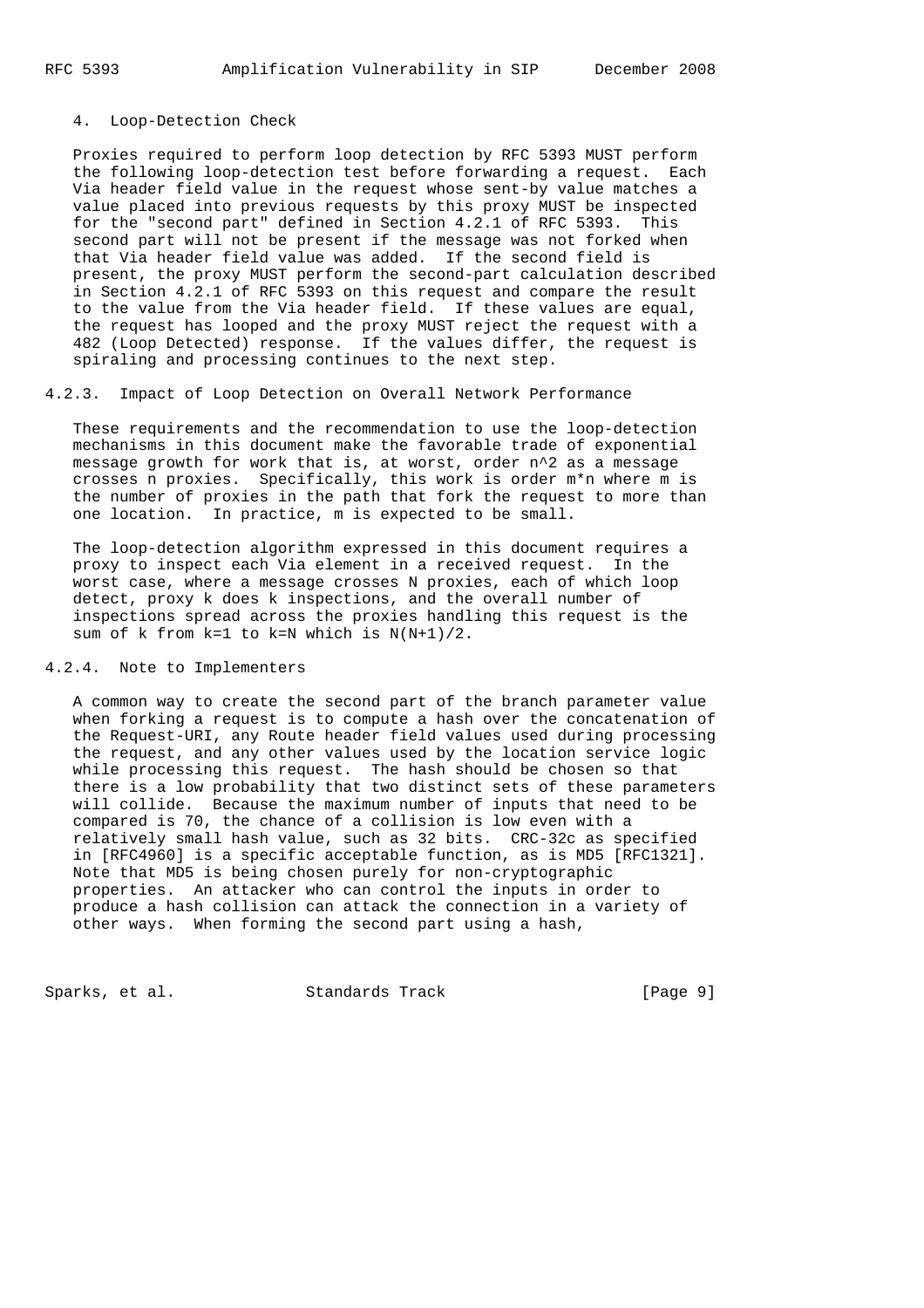implementations SHOULD include at least one field in the input to the hash that varies between different transactions attempting to reach the same destination to avoid repeated failure should the hash collide. The Call-ID and CSeq fields would be good inputs for this purpose.

 A common point of failure to interoperate at SIPit events has been due to parsers objecting to the contents of another element's Via header field values when inspecting the Via stack for loops. Implementers need to take care to avoid making assumptions about the format of another element's Via header field value beyond the basic constraints placed on that format by RFC 3261. In particular, parsing a header field value with unknown parameter names, parameters with no values, or parameter values with or without quoted strings must not cause an implementation to fail.

 Removing, obfuscating, or in any other way modifying the branch parameter values in Via header fields in a received request before forwarding it removes the ability for the node that placed that branch parameter into the message to perform loop detection. If two elements in a loop modify branch parameters this way, a loop can never be detected.

## 5. Max-Breadth

# 5.1. Overview

 The Max-Breadth mechanism defined here limits the total number of concurrent branches caused by a forked SIP request. With this mechanism, all proxyable requests are assigned a positive integral Max-Breadth value, which denotes the maximum number of concurrent branches this request may spawn through parallel forking as it is forwarded from its current point. When a proxy forwards a request, its Max-Breadth value is divided among the outgoing requests. In turn, each of the forwarded requests has a limit on how many concurrent branches it may spawn. As branches complete, their portion of the Max-Breadth value becomes available for subsequent branches, if needed. If there is insufficient Max-Breadth to carry out a desired parallel fork, a proxy can return the 440 (Max-Breadth Exceeded) response defined in this document.

 This mechanism operates independently from Max-Forwards. Max- Forwards limits the depth of the tree a request may traverse as it is forwarded from its origination point to each destination it is forked to. As Section 3 shows, the number of branches in a tree of even limited depth can be made large (exponential with depth) by leveraging forking. Each such branch has a pair of SIP transaction

Sparks, et al. Standards Track [Page 10]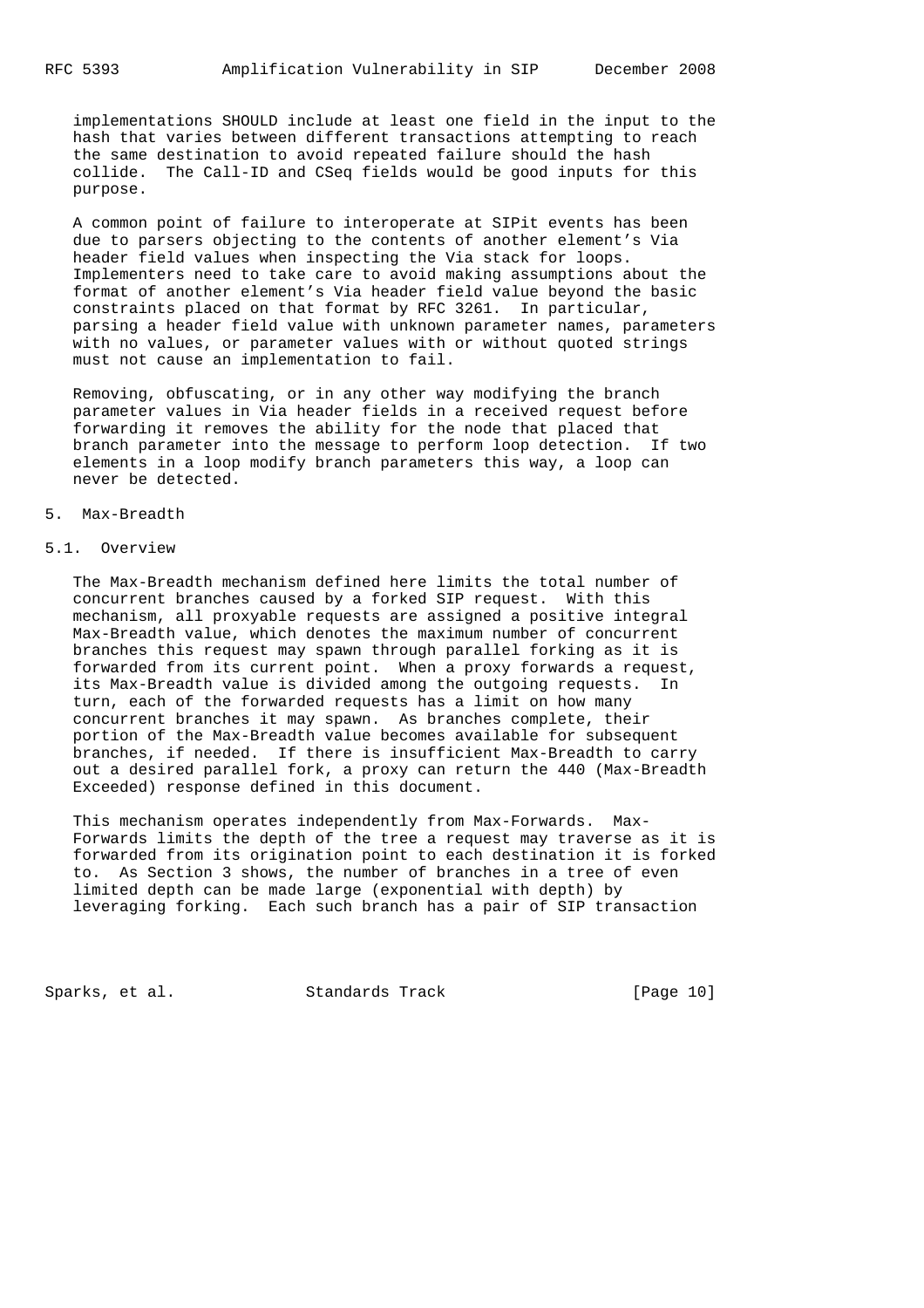state machines associated with it. The Max-Breadth mechanism limits the number of branches that are active (those that have running transaction state machines) at any given point in time.

 Max-Breadth does not prevent forking. It only limits the number of concurrent parallel forked branches. In particular, a Max-Breadth of 1 restricts a request to pure serial forking rather than restricting it from being forked at all.

 A client receiving a 440 (Max-Breadth Exceeded) response can infer that its request did not reach all possible destinations. Recovery options are similar to those when receiving a 483 (Too Many Hops) response, and include affecting the routing decisions through whatever mechanisms are appropriate to result in a less broad search, or refining the request itself before submission to make the search space smaller.

5.2. Examples







Sequential Forking

Sparks, et al. Standards Track [Page 11]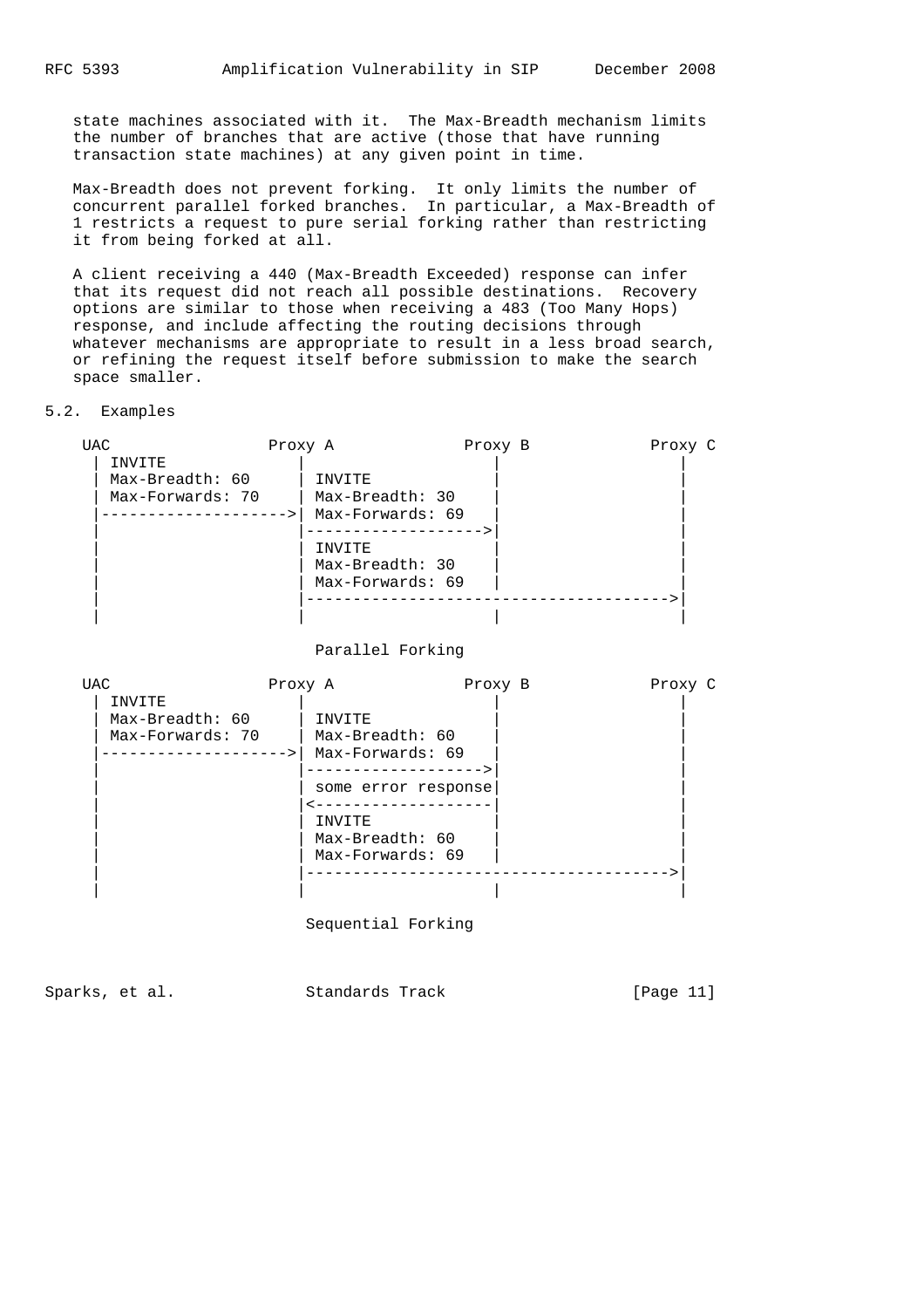

## No Forking



Max-Breadth and Max-Forwards Working Together

5.3. Formal Mechanism

5.3.1. Max-Breadth Header Field

 The Max-Breadth header field takes a single positive integer as its value. The Max-Breadth header field value takes no parameters.

Sparks, et al. Standards Track [Page 12]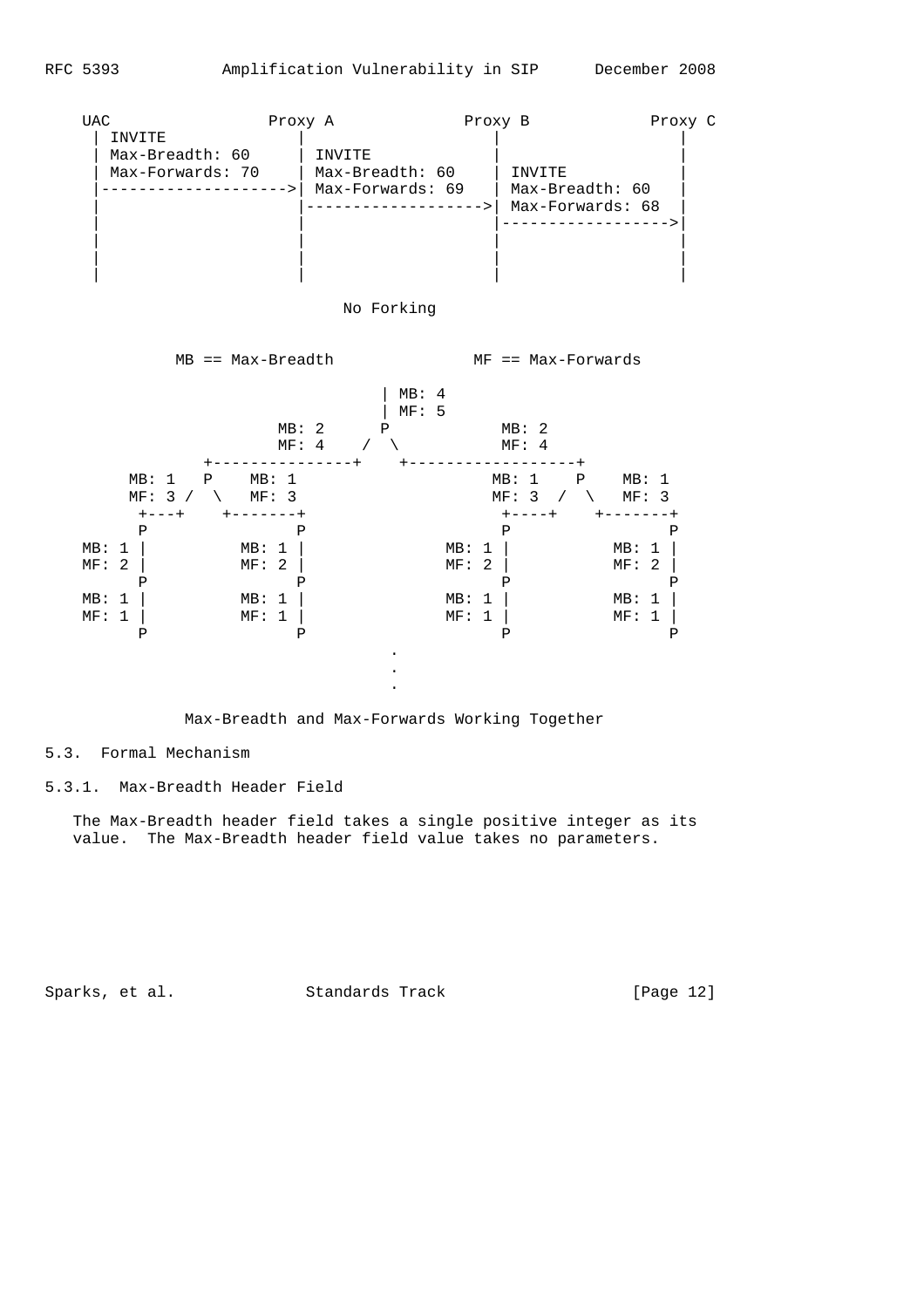# 5.3.2. Terminology

 For each "response context" (see Section 16 of [RFC3261]) in a proxy, this mechanism defines two positive integral values: Incoming Max- Breadth and Outgoing Max-Breadth. Incoming Max-Breadth is the value in the Max-Breadth header field in the request that formed the response context. Outgoing Max-Breadth is the sum of the Max-Breadth header field values in all forwarded requests in the response context that have not received a final response.

## 5.3.3. Proxy Behavior

 If a SIP proxy receives a request with no Max-Breadth header field value, it MUST add one, with a value that is RECOMMENDED to be 60. Proxies MUST have a maximum allowable Incoming Max-Breadth value, which is RECOMMENDED to be 60. If this maximum is exceeded in a received request, the proxy MUST overwrite it with a value that SHOULD be no greater than its allowable maximum.

 All proxied requests MUST contain a single Max-Breadth header field value.

 SIP proxies MUST NOT allow the Outgoing Max-Breadth to exceed the Incoming Max-Breadth in a given response context.

 If a SIP proxy determines a response context has insufficient Incoming Max-Breadth to carry out a desired parallel fork, and the proxy is unwilling/unable to compensate by forking serially or sending a redirect, that proxy MUST return a 440 (Max-Breadth Exceeded) response.

 Notice that these requirements mean a proxy receiving a request with a Max-Breadth of 1 can only fork serially, but it is not required to fork at all -- it can return a 440 instead. Thus, this mechanism is not a tool a user agent can use to force all proxies in the path of a request to fork serially.

 A SIP proxy MAY distribute Max-Breadth in an arbitrary fashion between active branches. A proxy SHOULD NOT use a smaller amount of Max-Breadth than was present in the original request unless the Incoming Max-Breadth exceeded the proxy's maximum acceptable value. A proxy MUST NOT decrement Max-Breadth for each hop or otherwise use it to restrict the "depth" of a request's propagation.

Sparks, et al. Standards Track [Page 13]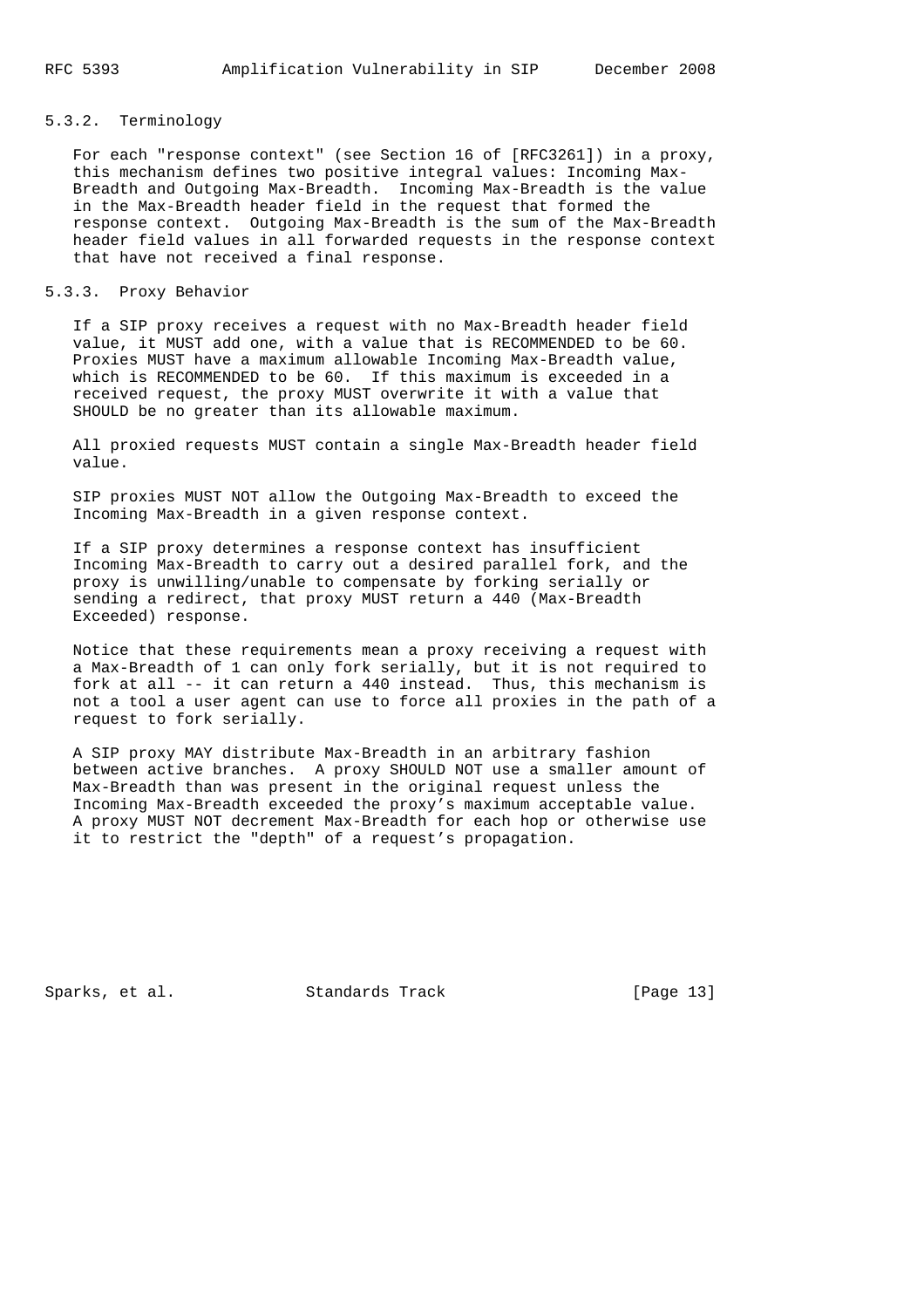# 5.3.3.1. Reusing Max-Breadth

 Because forwarded requests that have received a final response do not count towards the Outgoing Max-Breadth, whenever a final response arrives, the Max-Breadth that was used on that branch becomes available for reuse. Proxies SHOULD be prepared to reuse this Max- Breadth in cases where there may be elements left in the target-set.

#### 5.3.4. UAC Behavior

 A User Agent Client (UAC) MAY place a Max-Breadth header field value in outgoing requests. If so, this value is RECOMMENDED to be 60.

#### 5.3.5. UAS Behavior

 This mechanism does not affect User Agent Server (UAS) behavior. A UAS receiving a request with a Max-Breadth header field will ignore that field while processing the request.

5.4. Implementer Notes

#### 5.4.1. Treatment of CANCEL

 Since CANCEL requests are never proxied, a Max-Breadth header field value is meaningless in a CANCEL request. Sending a CANCEL in no way affects the Outgoing Max-Breadth in the associated INVITE response context. Receiving a CANCEL in no way affects the Incoming Max- Breadth of the associated INVITE response context.

#### 5.4.2. Reclamation of Max-Breadth on 2xx Responses

 Whether 2xx responses free up Max-Breadth is mostly a moot issue, since proxies are forbidden to start new branches in this case. But, there is one caveat. A proxy may receive multiple 2xx responses for a single forwarded INVITE request. Also, [RFC2543] implementations may send back a 6xx followed by a 2xx on the same branch. Implementations that subtract from the Outgoing Max-Breadth when they receive a 2xx response to an INVITE request must be careful to avoid bugs caused by subtracting multiple times for a single branch.

#### 5.4.3. Max-Breadth and Automaton UAs

 Designers of automaton user agents (UAs) (including B2BUAs, gateways, exploders, and any other element that programmatically sends requests as a result of incoming SIP traffic) should consider whether Max- Breadth limitations should be placed on outgoing requests. For example, it is reasonable to design B2BUAs to carry the Max-Breadth value from incoming requests into requests that are sent as a result.

Sparks, et al. Standards Track [Page 14]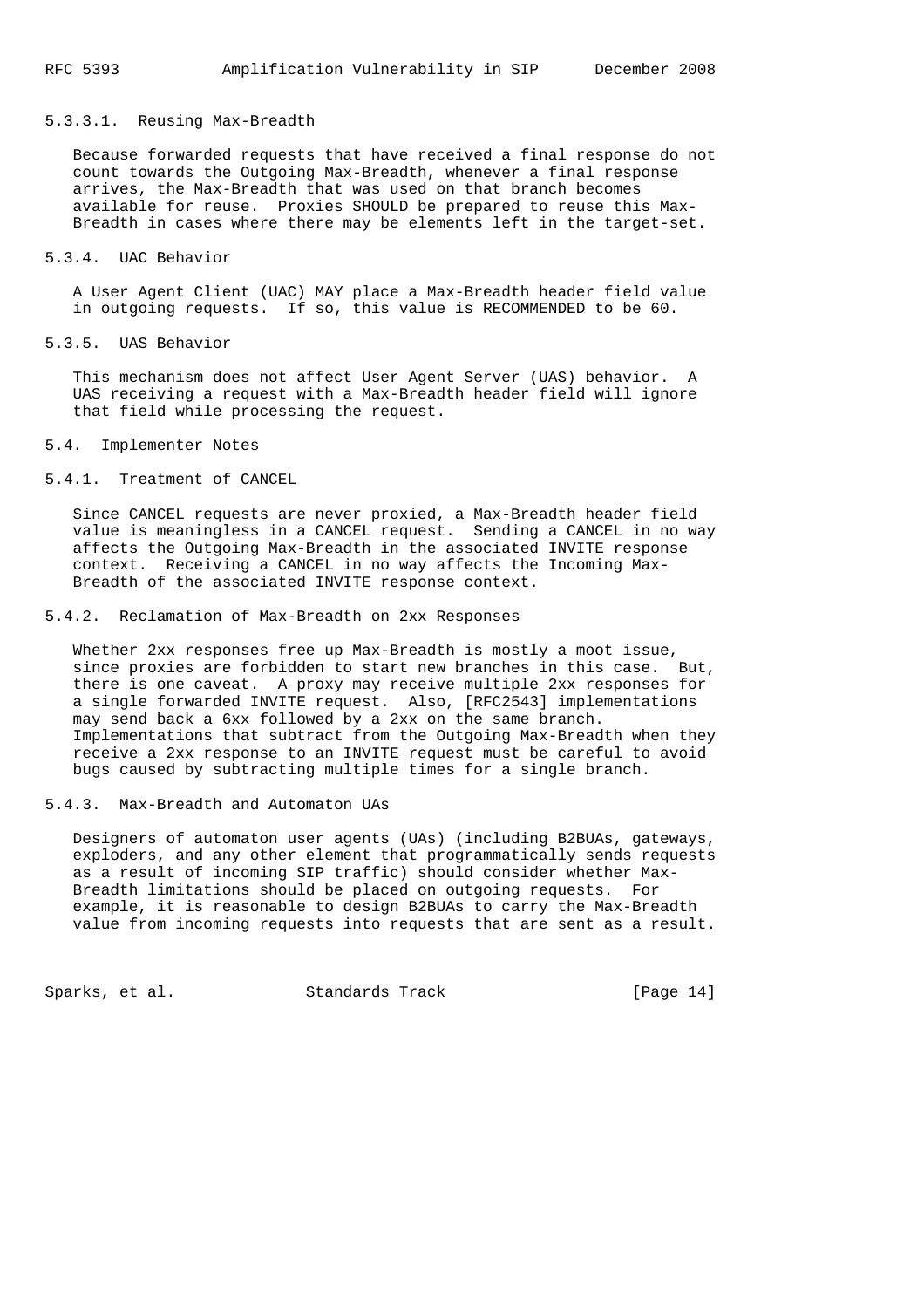Also, it is reasonable to place Max-Breadth constraints on sets of requests sent by exploders when they may be leveraged in an amplification attack.

5.5. Parallel and Sequential Forking

 Inherent in the definition of this mechanism is the ability of a proxy to reclaim apportioned Max-Breadth while forking sequentially. The limitation on outgoing Max-Breadth is applied to concurrent branches only.

 For example, if a proxy receives a request with a Max-Breadth of 4 and has 8 targets to forward it to, that proxy may parallel fork to 4 of these targets initially (each with a Max-Breadth of 1, totaling an Outgoing Max-Breadth of 4). If one of these transactions completes with a failure response, the outgoing Max-Breadth drops to 3, allowing the proxy to forward to one of the 4 remaining targets (again, with a Max-Breadth of 1).

5.6. Max-Breadth Split Weight Selection

 There are a variety of mechanisms for controlling the weight of each fork branch. Fork branches that are given more Max-Breadth are more likely to complete quickly (because it is less likely that a proxy down the line will be forced to fork sequentially). By the same token, if it is known that a given branch will not fork later on, a Max-Breadth of 1 may be assigned with no ill effect. This would be appropriate, for example, if a proxy knows the branch is using the SIP outbound extension [OUTBOUND].

5.7. Max-Breadth's Effect on Forking-Based Amplification Attacks

 Max-Breadth limits the total number of active branches spawned by a given request at any one time, while placing no constraint on the distance (measured in hops) that the request can propagate. (i.e., receiving a request with a Max-Breadth of 1 means that any forking must be sequential, not that forking is forbidden)

 This limits the effectiveness of any amplification attack that leverages forking because the amount of state/bandwidth needed to process the traffic at any given point in time is capped.

Sparks, et al. Standards Track [Page 15]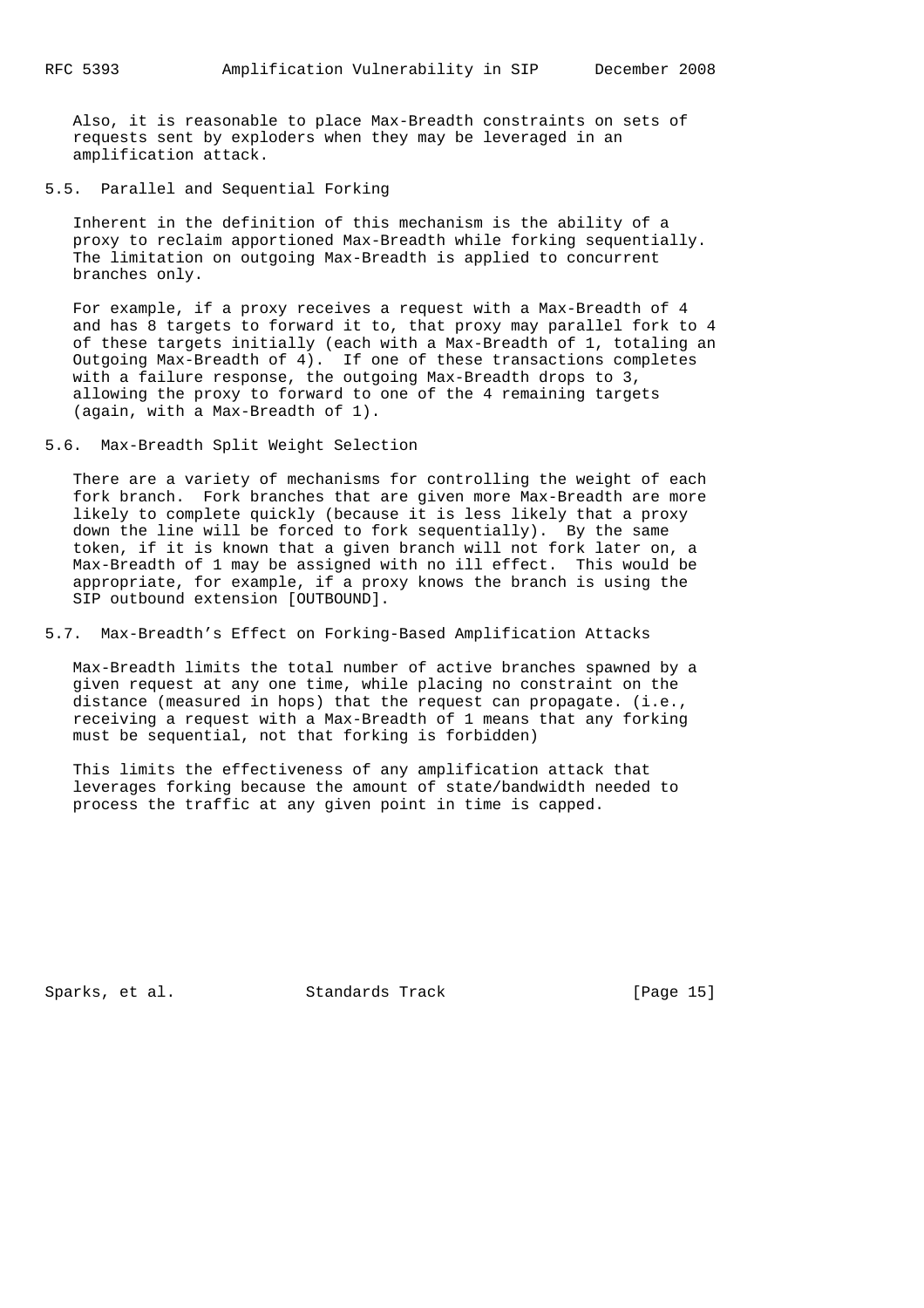5.8. Max-Breadth Header Field ABNF Definition

 This specification extends the grammar for the Session Initiation Protocol by adding an extension-header. The ABNF [RFC5234] definition is as follows.

Max-Breadth = "Max-Breadth" HCOLON 1\*DIGIT

6. IANA Considerations

 This specification registers a new SIP header field and a new SIP response according to the processes defined in [RFC3261].

6.1. Max-Breadth Header Field

 This information appears in the Header Fields sub-registry of the SIP Parameters registry.

RFC 5393 (this specification)

Header Field Name: Max-Breadth

Compact Form: none

6.2. 440 Max-Breadth Exceeded Response

 This information appears in the Response Codes sub-registry of the SIP Parameters registry.

Response code: 440

Default Reason Phrase: Max-Breadth Exceeded

7. Security Considerations

 This document is entirely about documenting and addressing a vulnerability in SIP proxies as defined by RFC 3261 that can lead to an exponentially growing message exchange attack.

 The Max-Breadth mechanism defined here does not decrease the aggregate traffic caused by the forking-loop attack. It only serves to spread the traffic caused by the attack over a longer period by limiting the number of concurrent branches that are being processed at the same time. An attacker could pump multiple requests into a network that uses the Max-Breadth mechanism and gradually build traffic to unreasonable levels. Deployments should monitor carefully and react to gradual increases in the number of concurrent outstanding transactions related to a given resource to protect

Sparks, et al. Standards Track [Page 16]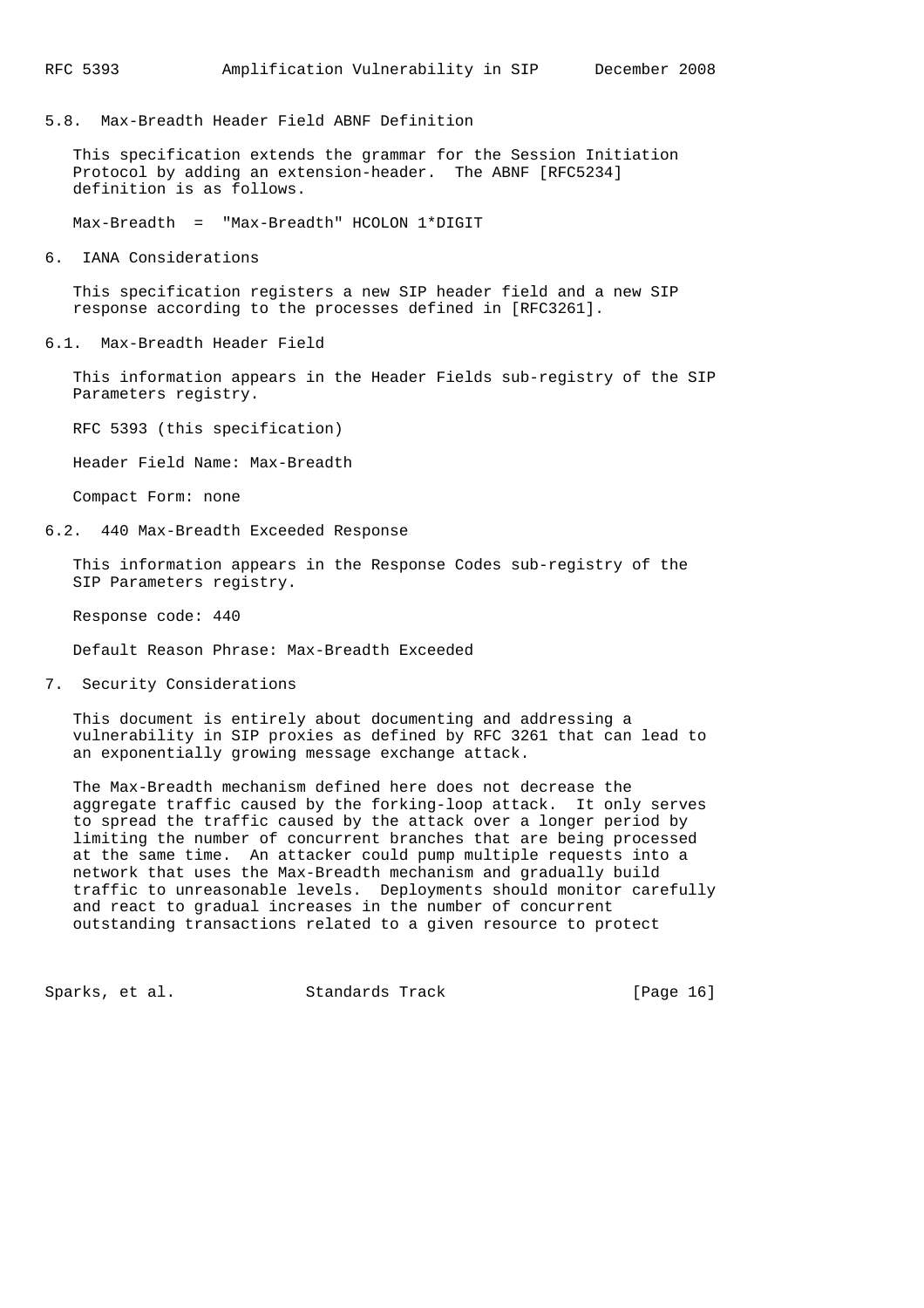against this possibility. Operators should anticipate being able to temporarily disable any resources identified as being used in such an attack. A rapid increase in outstanding concurrent transactions system-wide may be an indication of the presence of this kind of attack across many resources. Deployments in which it is feasible for an attacker to obtain a very large number of resources are particularly at risk. If detecting and intervening in each instance of the attack is insufficient to reduce the load, overload may occur.

 Implementers and operators are encouraged to follow the recommendations being developed for handling overload conditions (see [REQS] and [DESIGN]).

 Designers of protocol gateways should consider the implications of this kind of attack carefully. As an example, if a message transits from a SIP network into the Public Switched Telephone Network (PSTN) and subsequently back into a SIP network, and information about the history of the request on either side of the protocol translation is lost, it becomes possible to construct loops that neither Max- Forwards nor loop detection can protect against. This, combined with forking amplification on the SIP side of the loop, will result in an attack as described in this document that the mechanisms here will not abate, not even to the point of limiting the number of concurrent messages in the attack. These considerations are particularly important for designers of gateways from SIP to SIP (as found in B2BUAs, for example). Many existing B2BUA implementations are under some pressure to hide as much information about the two sides communicating with them as possible. Implementers of such implementations may be tempted to remove the data that might be used by the loop-detection, Max-Forwards, or Max-Breadth mechanisms at other points in the network, taking on the responsibility for detecting loops (or forms of this attack). However, if two such implementations are involved in the attack, neither will be able to detect it.

7.1. Alternate Solutions That Were Considered and Rejected

Alternative solutions that were discussed include:

 Doing nothing - rely on suing the offender: While systems that have accounts have logs that can be mined to locate abusers, it isn't clear that this provides a credible deterrent or defense against the attack described in this document. Systems that don't recognize the situation and take corrective/preventative action are likely to experience failure of a magnitude that precludes retrieval of the records documenting the setup of the attack. (In one scenario, the registrations can occur in a radically different time period than the INVITE transaction. The INVITE request

Sparks, et al. Standards Track [Page 17]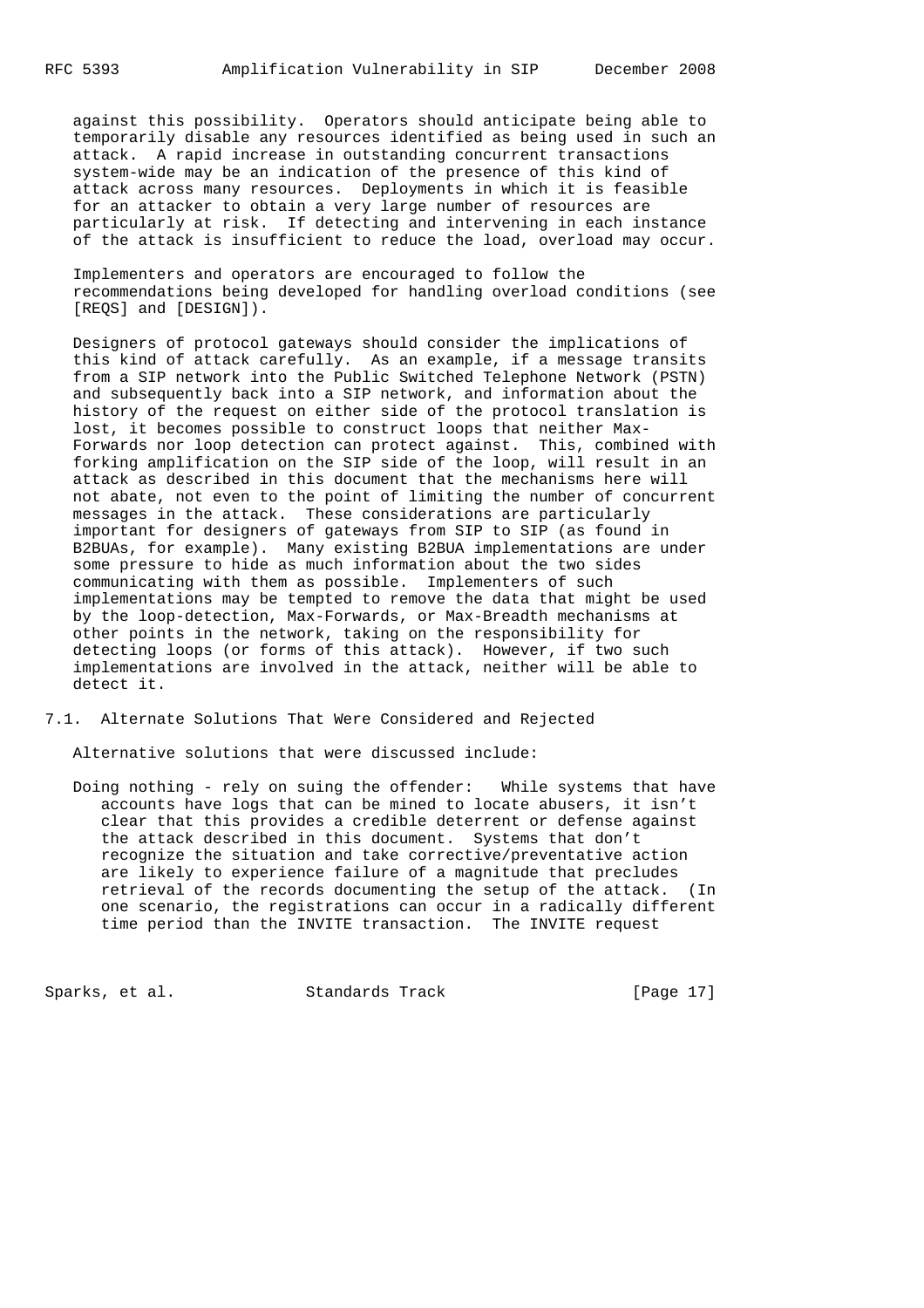itself may have come from an innocent). It's even possible that the scenario may be set up unintentionally. Furthermore, for some existing deployments, the cost and audit ability of an account is simply an email address. Finding someone to punish may be impossible. Finally, there are individuals who will not respond to any threat of legal action, and the effect of even a single successful instance of this kind of attack would be devastating to a service provider.

- Putting a smaller cap on Max-Forwards: The effect of the attack is exponential with respect to the initial Max-Forwards value. Turning this value down limits the effect of the attack. This comes at the expense of severely limiting the reach of requests in the network, possibly to the point that existing architectures will begin to fail.
- Disallowing registration bindings to arbitrary contacts: The way registration binding is currently defined is a key part of the success of the kind of attack documented here. The alternative of limiting registration bindings to allow only binding to the network element performing the registration, perhaps to the extreme of ignoring bits provided in the Contact in favor of transport artifacts observed in the registration request, has been discussed (particularly in the context of the mechanisms being defined in [OUTBOUND]). Mechanisms like this may be considered again in the future, but are currently insufficiently developed to address the present threat.
	- Deprecate forking: This attack does not exist in a system that relies entirely on redirection and initiation of new requests by the original endpoint. Removing such a large architectural component from the system at this time was deemed too extreme a solution.
	- Don't reclaim breadth: An alternative design of the Max-Breadth mechanism that was considered and rejected was to not allow the breadth from completed branches to be reused (see Section 5.3.3.1). Under this alternative, an introduced request would cause, at most, the initial value of Max-Breadth transactions to be generated in the network. While that approach limits any variant of the amplification vulnerability described here to a constant multiplier, it would dramatically change the potential reach of requests, and there is belief that it would break existing deployments.

Sparks, et al. Standards Track [Page 18]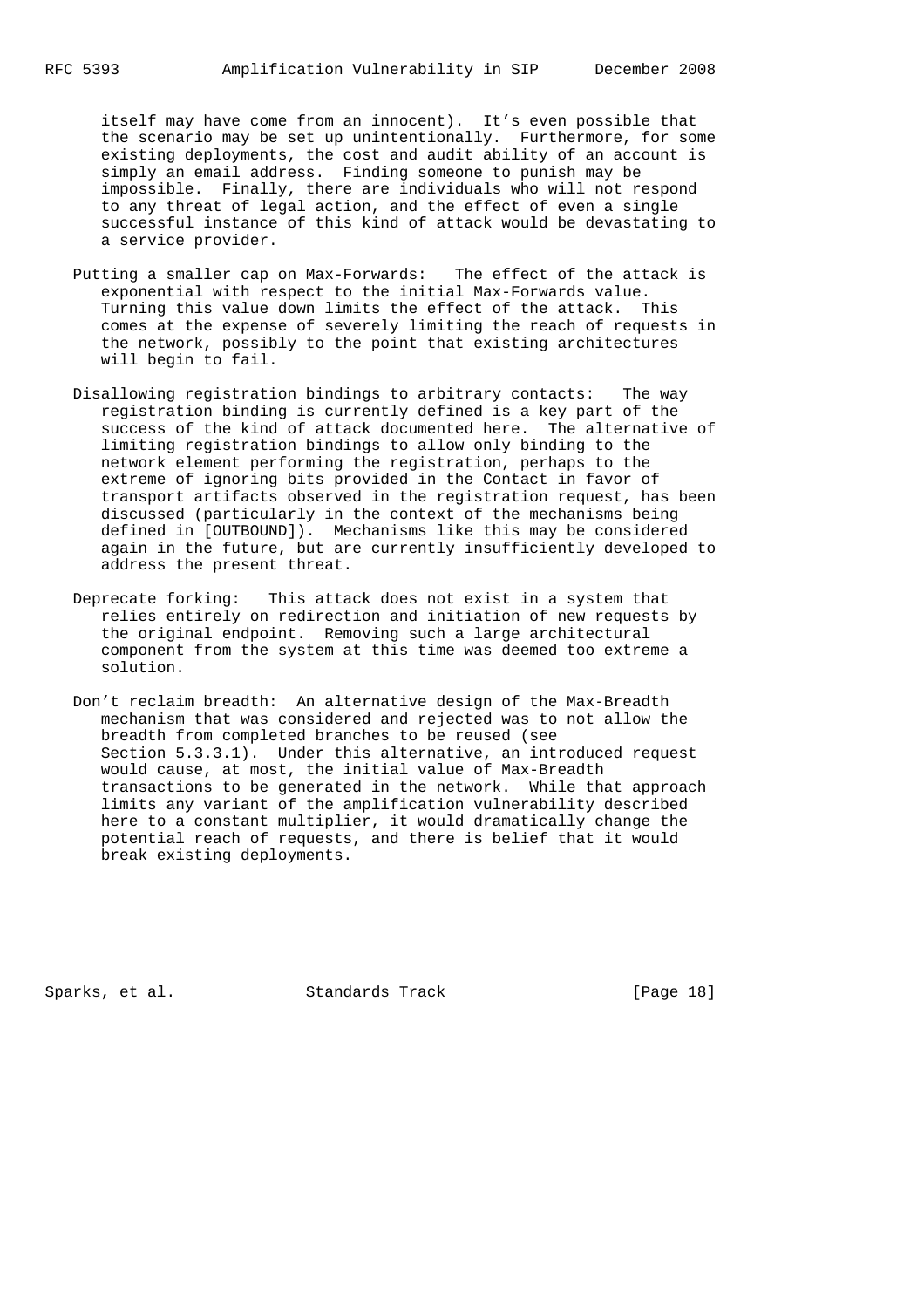# 8. Acknowledgments

 Thanks go to the implementers that subjected their code to this scenario and helped analyze the results at SIPit 17. Eric Rescorla provided guidance and text for the hash recommendation note.

## 9. References

- 9.1. Normative References
	- [RFC2119] Bradner, S., "Key words for use in RFCs to Indicate Requirement Levels", BCP 14, RFC 2119, March 1997.
	- [RFC3261] Rosenberg, J., Schulzrinne, H., Camarillo, G., Johnston, A., Peterson, J., Sparks, R., Handley, M., and E. Schooler, "SIP: Session Initiation Protocol", RFC 3261, June 2002.
	- [RFC5234] Crocker, D. and P. Overell, "Augmented BNF for Syntax Specifications: ABNF", STD 68, RFC 5234, January 2008.

#### 9.2. Informative References

- [DESIGN] Hilt, V., "Design Considerations for Session Initiation Protocol (SIP) Overload Control", Work in Progress, July 2008.
- [OUTBOUND] Jennings, C. and R. Mahy, "Managing Client Initiated Connections in the Session Initiation Protocol (SIP)", Work in Progress, October 2008.
- [REQS] Rosenberg, J., "Requirements for Management of Overload in the Session Initiation Protocol", Work in Progress, July 2008.
- [RFC1321] Rivest, R., "The MD5 Message-Digest Algorithm", RFC 1321, April 1992.
- [RFC2543] Handley, M., Schulzrinne, H., Schooler, E., and J. Rosenberg, "SIP: Session Initiation Protocol", RFC 2543, March 1999.
- [RFC4960] Stewart, R., "Stream Control Transmission Protocol", RFC 4960, September 2007.

Sparks, et al. Standards Track [Page 19]